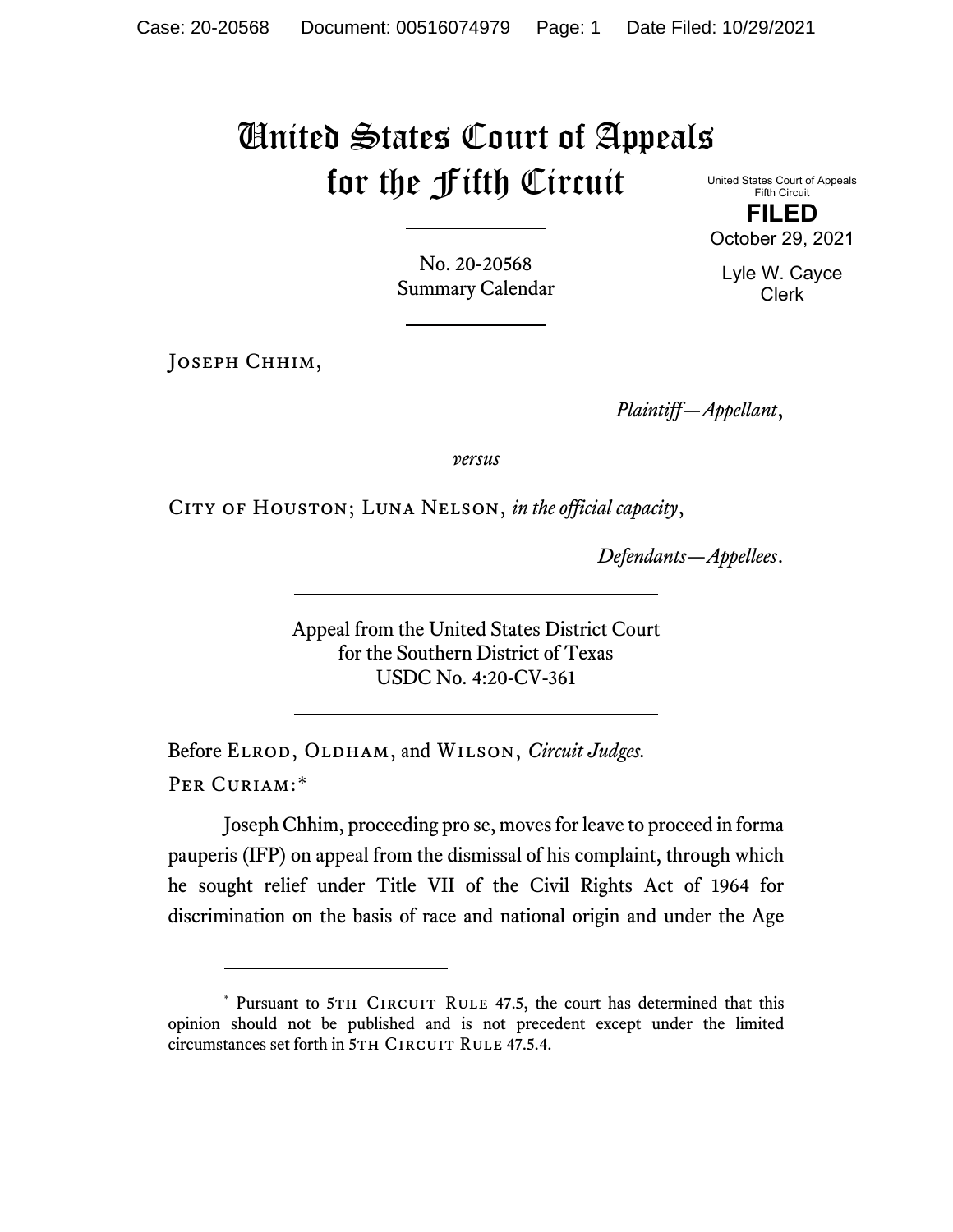Discrimination in Employment Act (ADEA) for discrimination on the basis of his age. Chhim, a 74-year-old Asian male originally from Cambodia, alleged that he was not interviewed or hired as a custodian with the City of Houston (the City) despite having superior qualifications for the position and that the City instead hired a younger Hispanic or Latino individual for the position. In addition, Chhim contended that he was not hired by the City in retaliation for his earlier complaints submitted to the Equal Employment Opportunity Commission (EEOC) and federal lawsuits. Finally, he asserted that the failure to interview or hire him constituted a breach of a 1994 Settlement Agreement entered by Chhim and the City.

The district court granted summary judgment in favor of the City and denied Chhim's request for in forma pauperis (IFP) status on appeal. By moving to proceed IFP on appeal, Chhim challenges the district court's certification. *See* Fed. R. App. P. 24(a)(5).

We review the district court's grant of summary judgment de novo. *EEOC v. LHC Grp.*, 773 F.3d 688, 694 (5th Cir. 2014). Viewing the facts in the light most favorable to the nonmovant, a grant of summary judgment is appropriate when the "movant shows that there is no genuine dispute as to any material fact and the movant is entitled to judgment as a matter of law." *Id.* (internal quotation marks omitted) (quoting FED. R. CIV. P. 56(a)).

Because Chhim alleges circumstantial evidence of discrimination and retaliation, we evaluate his claims using the burden-shifting approach adopted by the Supreme Court in *McDonnell Douglas Corp. v. Green*, 411 U.S. 792, 802–05 (1973). *See Nicholson v. Securitas Sec. Servs., USA, Inc.*, 830 F.3d 186, 189 (5th Cir. 2016) (ADEA); *Heggemeier v. Caldwell Cnty.*, 826 F.3d 861, 867 (5th Cir. 2016) (Title VII); *McCoy v. City of Shreveport*, 492 F.3d 551, 557 (5th Cir. 2007) (retaliation). Under the *McDonnell Douglas* test, a plaintiff must initially establish a prima facie case of discrimination or retaliation.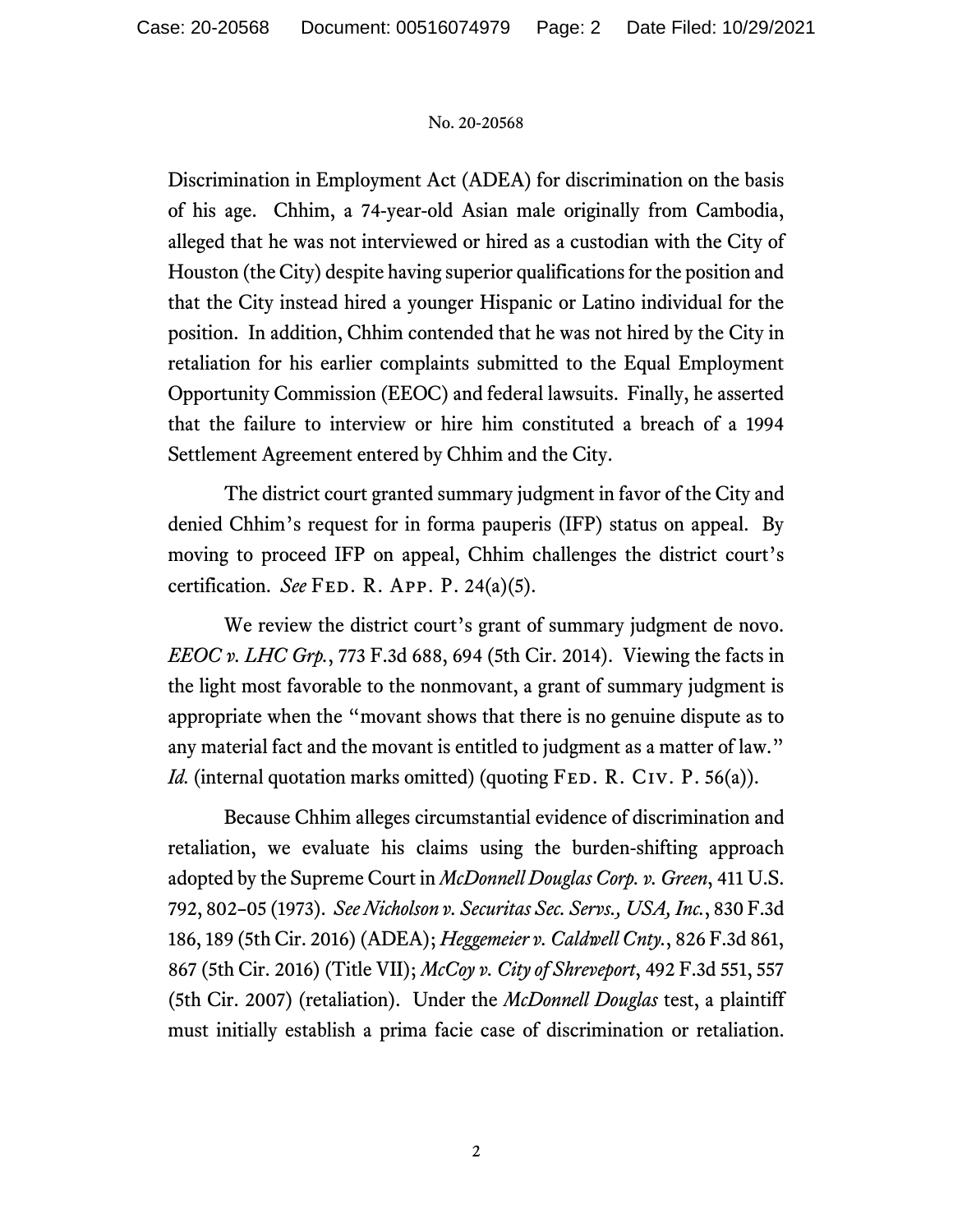*Heggemeier*, 826 F.3d at 867; *McCoy*, 492 F.3d at 557. To establish a prima facie case of employment discrimination, a plaintiff must show that he: "(1) is a member of a protected group; (2) was qualified for the position at issue; (3) was discharged or suffered some adverse employment action by the employer; and (4) was replaced by someone outside his protected group or was treated less favorably than other similarly situated employees outside the protected group." *Morris v. Town of Independence*, 827 F.3d 396, 400 (5th Cir. 2016) (internal quotation marks and citation omitted). To establish a prima facie case of retaliation, the plaintiff must show that: "(1) he participated in an activity protected by Title VII; (2) his employer took an adverse employment action against him; and (3) a causal connection exists between the protected activity and the adverse employment action." *McCoy*, 492 F.3d at 557. If the plaintiff succeeds in establishing a prima facie case, the burden shifts to the defendant to proffer a legitimate reason not based in discrimination or retaliation for its failure to hire the plaintiff. *Alvarado v. Texas Rangers*, 492 F.3d 605, 611 (5th Cir. 2007); *McCoy*, 492 F.3d at 557. If the defendant satisfies this burden, the plaintiff must provide evidence to establish that the defendant's legitimate non-discriminatory or nonretaliatory reason is mere pretext, or show that discrimination or retaliation was another motivating factor in the employment decision. *See Alvarado*, 492 F.3d at 611; *McCoy*, 492 F.3d at 557.

Viewing the facts in the light most favorable to Chhim, the district court correctly held that Chhim could not establish a prima facie case of discrimination under the ADEA, as the individual hired for the custodian position was also a member of the protected group. *See* 29 U.S.C. § 631(a). As for his allegations of national origin discrimination, the district court properly concluded that Chhim's conclusory assertions that his Cambodian background was taken into account during the decision-making process were insufficient to establish a prima facie case of discrimination. *See Carnaby v.*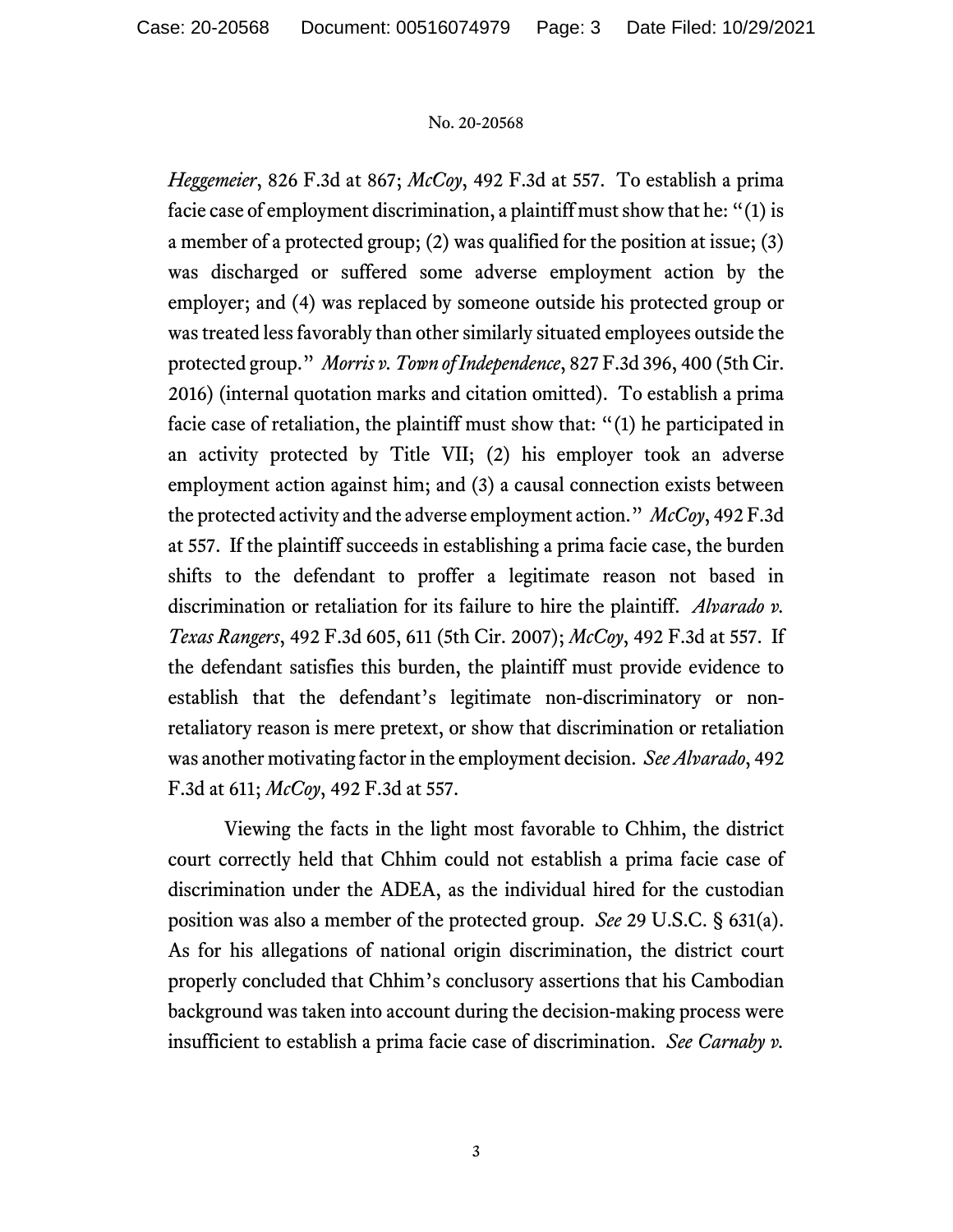*City of Houston*, 636 F.3d 183, 187 (5th Cir. 2011) (stating that "conclusional allegations and unsubstantiated assertions may not be relied on as evidence by the nonmoving party" in a summary judgment motion).

As for Chhim's assertions of retaliation, we assume that he established a prima facie case and consider whether the City proffered a legitimate and non-discriminatory reason for failing to hire him. Here, the City employee conducting applicant screening submitted Chhim's application for consideration for the interview process, but he noted that Chhim would not be eligible for a position because he had been previously terminated from the City's employment. Chhim asserts that this reasoning is pretextual because he was more qualified for the position than the other candidates who were interviewed. However, he has presented no evidence that other qualified individuals had disclosed in their applications that they were previously terminated from their positions with the City but were nevertheless interviewed or hired. We conclude that the City's reason for not hiring Chhim is legitimate and non-retaliatory.

Finally, we find no merit in Chhim's assertions that the City's failure to interview or hire him constitutes a breach of the 1994 Settlement Agreement. The meaning of a contract is a question of law to be determined by the court unless the terms of the agreement are ambiguous. *Christopher v. Safeway Stores, Inc.*, 644 F.2d 467, 471 (5th Cir. 1981). Under the Settlement Agreement, Chhim could apply for positions in the City, other than in the Aviation Department; however, there was no indication that he would necessarily be interviewed or hired. Even if the Settlement Agreement may be construed as stating that Chhim would not be penalized for any conduct preceding the agreement, nothing in the document indicated that his future actions, such as his conduct resulting in termination in 1995, would not be considered in hiring decisions. The district court correctly concluded that